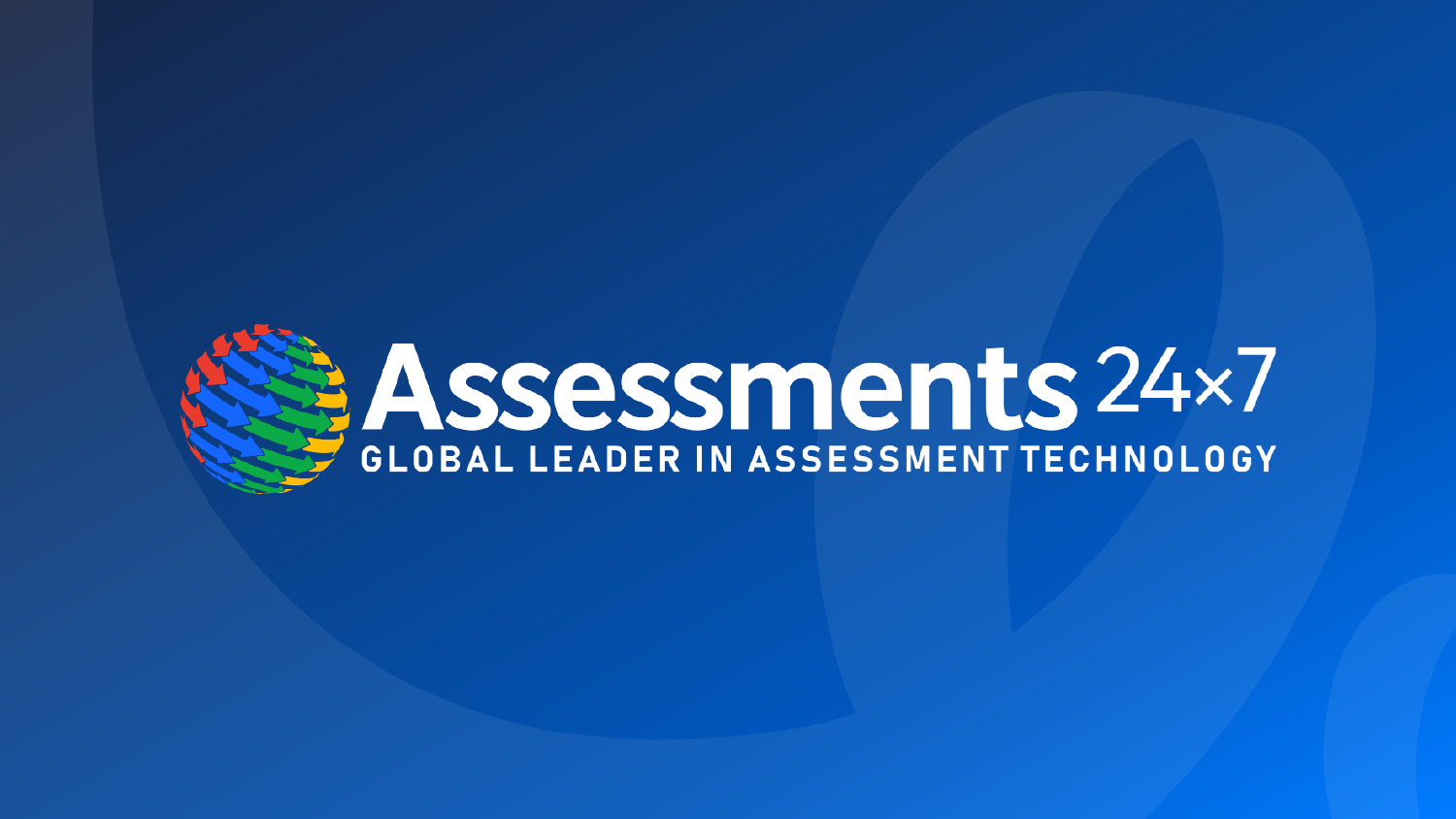

# *How Assessments can help you & your clients*

Dr. Tony Alessandra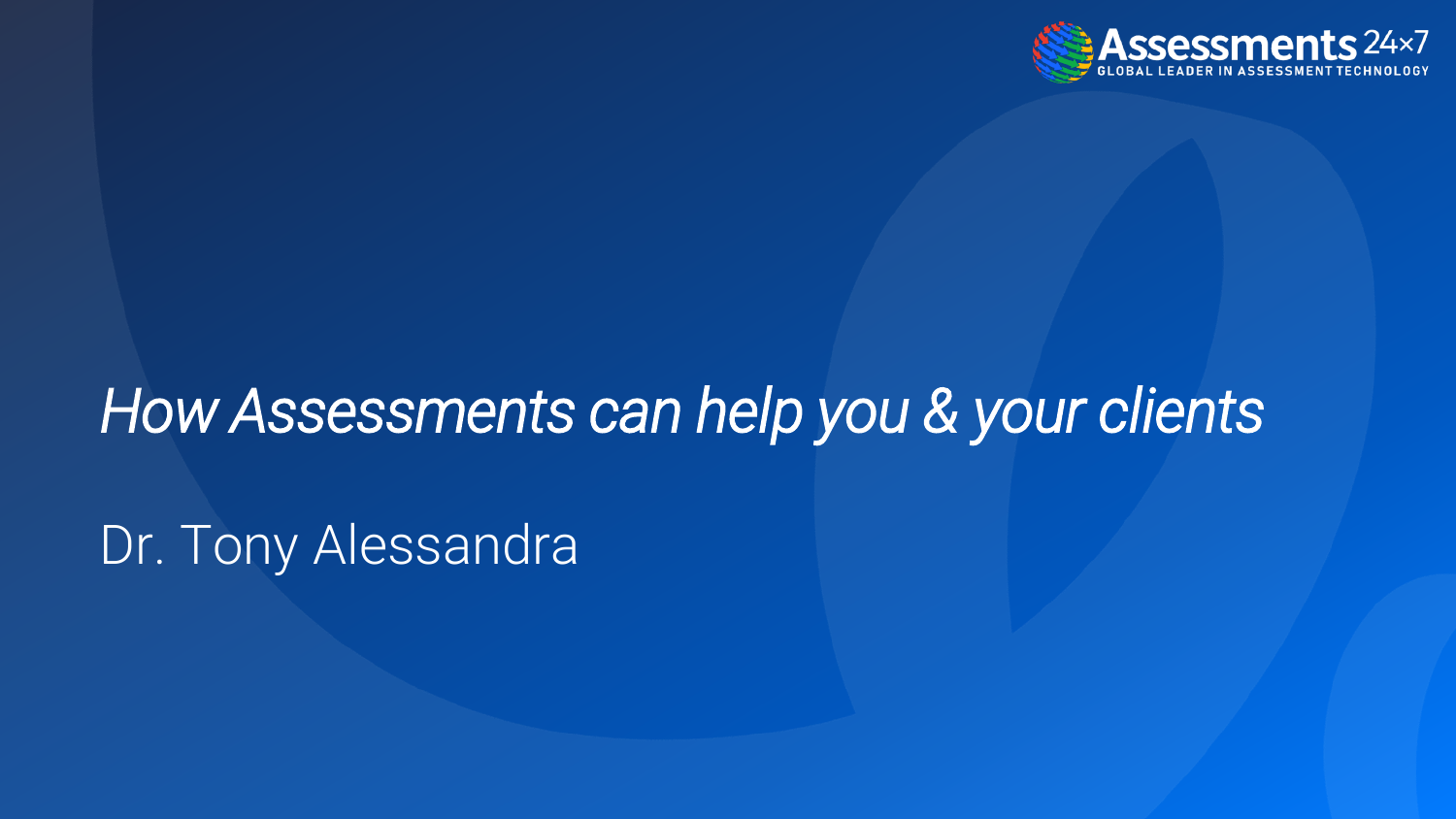# In Preparation for this Presentation

- 1. Searched our help desk files
- 2. Which types of assessments do you have
- 3. Describe one or more assessments what they do
- 4. Can I customize/ white label?
- 5. How should I price assessments for my clients
- 6. How can I use assessments for…
- 7. How can I use assessments for employee hiring/selection?
- 8. Does your assessment dashboard do…
- 9. Etcetera

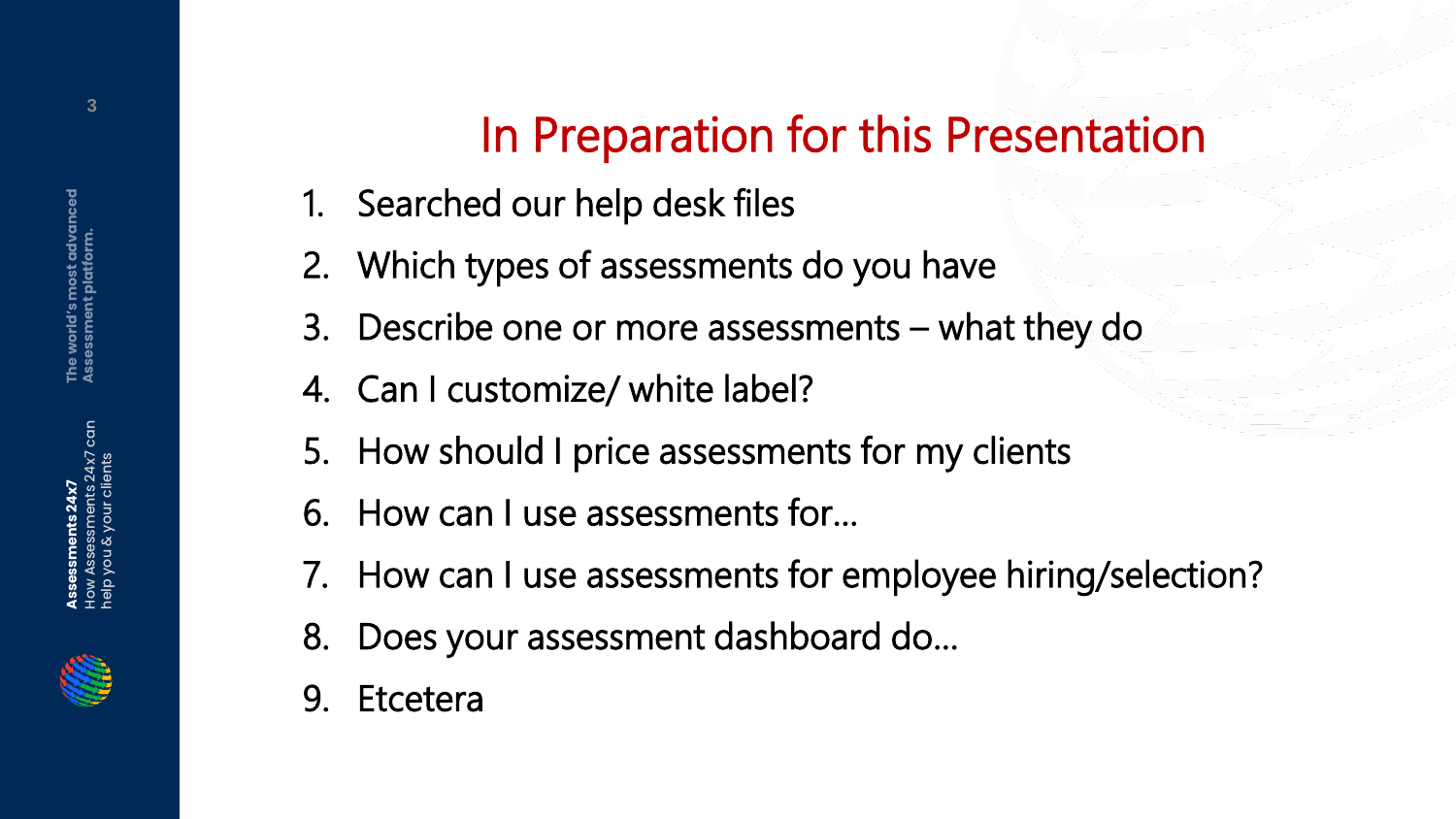# Types of Assessments & WHY We Use Them

- 1. **DISCself** (colored stickers)
- 2. Kids DISC
- 3. DISC 360
- 4. DISC Relationships & Collaboration (2 people)
- 5. Motivators (Aesthetic, Economic, Individualistic, Power, Altruistic, Regulatory, Theoretical)
- **6.** HireSense (DISC, Motivators & Critical Thinking (HVP))
- 7. Emotional Intelligence 360
- 8. Sales IQ

(Preparation - Targeting - Connecting - Assessing - Collaborating - Confirming– Assuring - Managing)

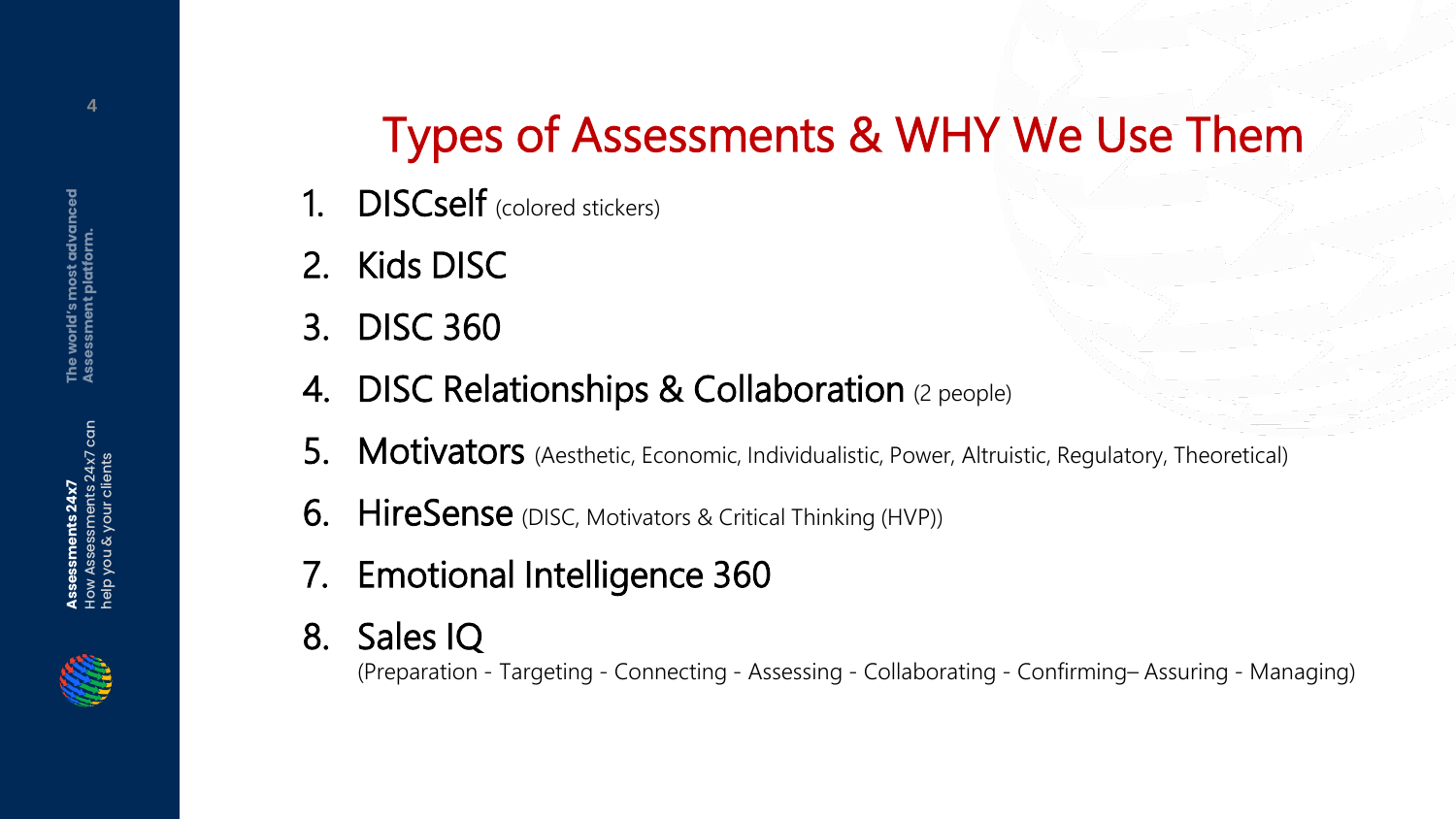#### 9. Core Competency Index

*Ability to Empower - Communication Skills - Counseling, Coaching & Training - Creative Thinking - Decision Making - Delegation Skills - Drive and Persistence - Exceeding Customer Expectations – Giving and Receiving Feedback - Identifying and Solving Problems - Involving Others – Managing and Prioritizing Time - Managing Change – Managing Interruptions - Negotiating Skills - Organizational Skills – Planning and Scheduling Work – Proactive Thinking - Resolving Conflict – Setting Goals and Standards - Stress Management – Temperament & Disposition – Thinking Clearly and Analytically – Tolerance - Empathy and Understanding - Visualizing the Future*

#### 10. Leadership Effectiveness (LE) 360

*Communication Skills - Decision-Making – Delegation - Emotional Intelligence – Managing Change - Setting Goals and Standards - Team Building - Visualizing the Future*

#### **11. 5 Disciplines** (larger businesses)

*Strategy – Business Development – People – Execution – Mission* 

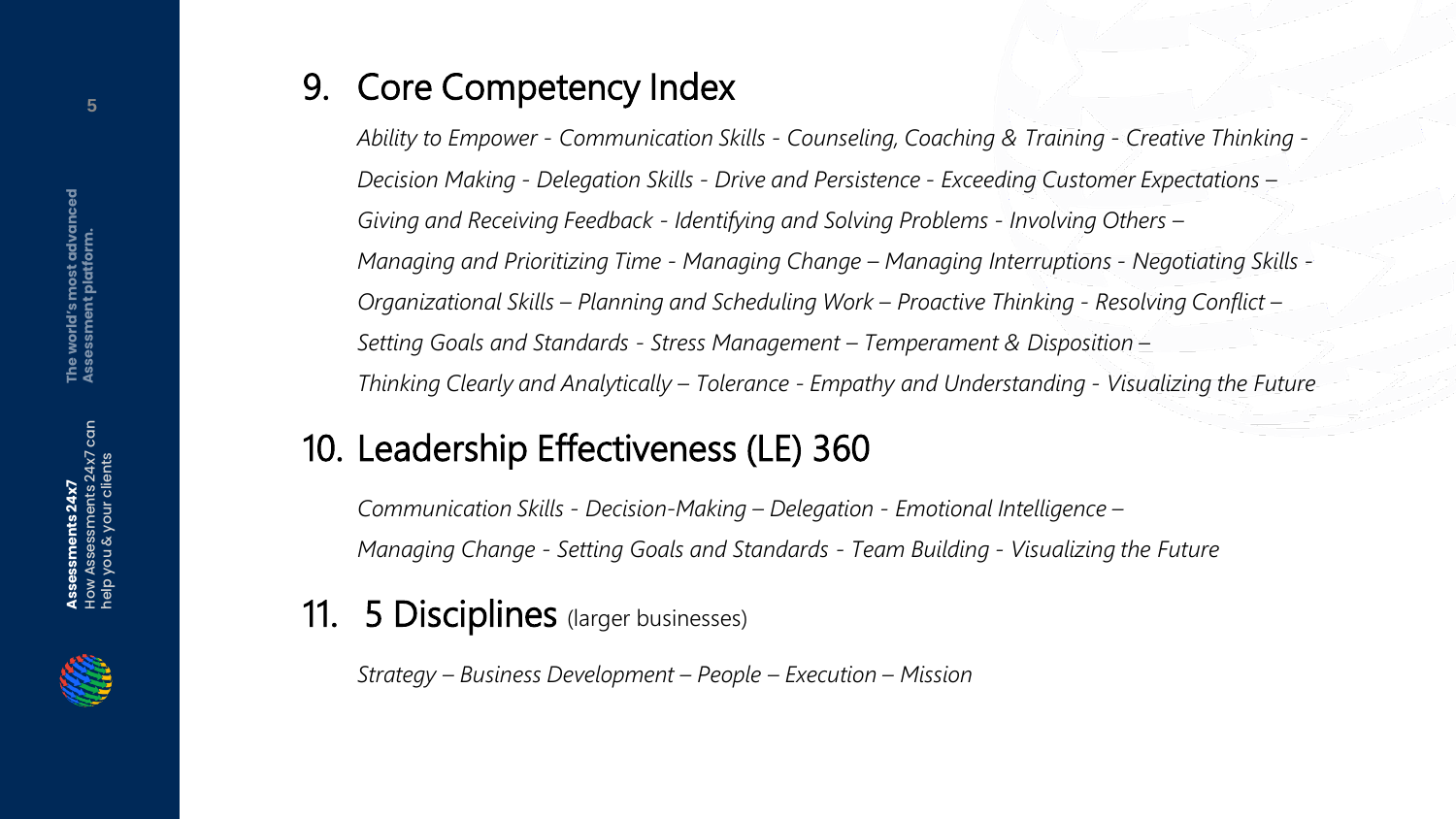## WHY We Use Assessments

1. IMPROVING HIRING & SELECTION PROCESS?

*HireSense – DISC (benchmarking) – Motivators - CCI* 

2. INCREASING EFFECTIVENESS IN SALES?

*DISC Sales – Motivators - Sales IQ - CCI* 

3. CREATING WORLD-CLASS LEADERS

*DISC – Motivators - CCI- DISC 360 - EIQ 360- LE 360*

4. INCREASING PRODUCTIVITY

*DISC- Motivators – LE 360 - DISC 360 - EIQ 360 - 5 Disciplines*

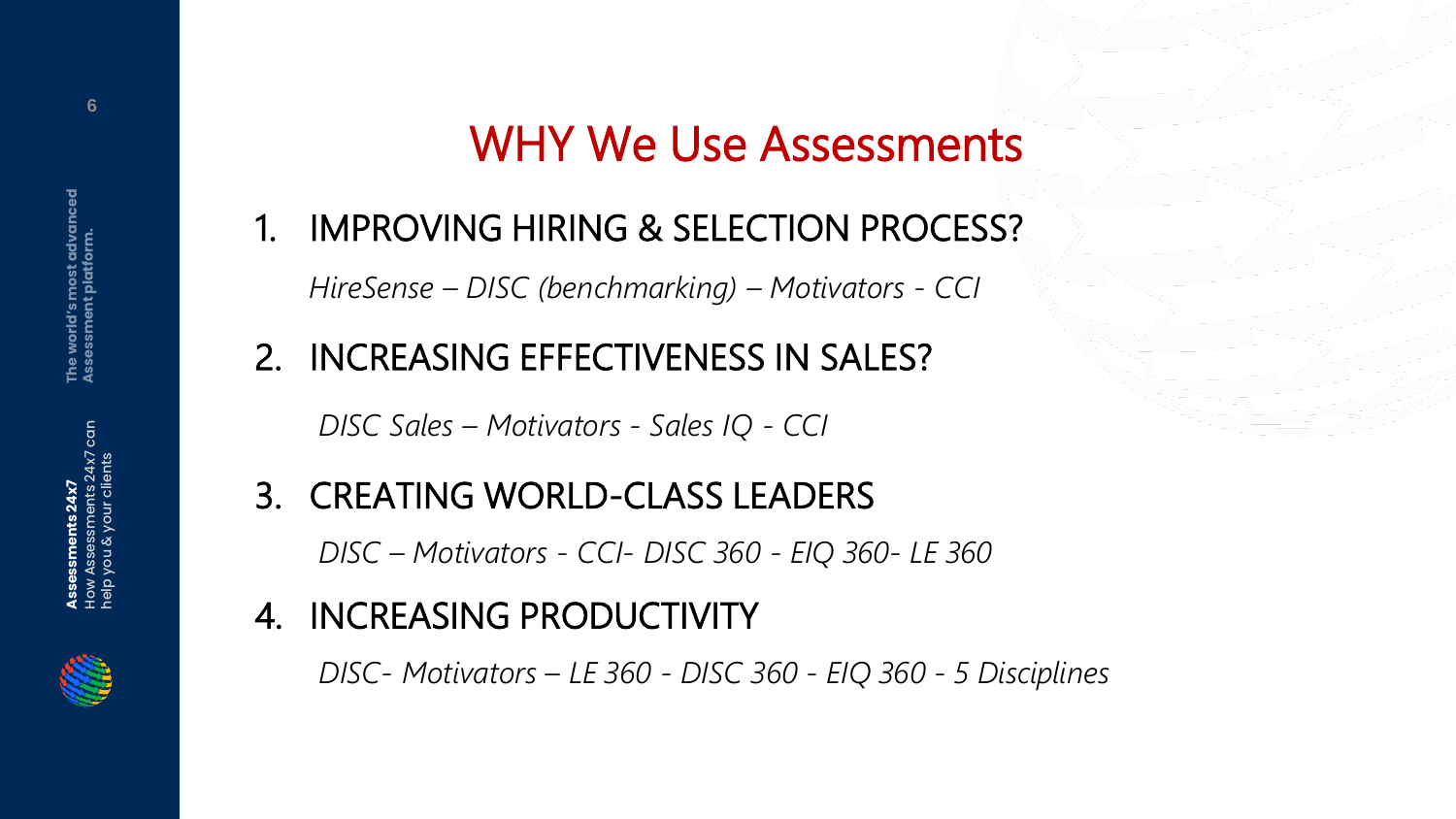#### 5. REDUCING EMPLOYEE TURNOVER

*DISC – Motivators - Emotional Intelligence - 5 Disciplines*

#### 6. BUILDING CONNECTED TEAMS

*DISC – Motivators - DISC & Motivators - DISC 360 - EIQ 360* 

*[DISC Summary Report](DISC Summary Report.pdf)*

*[Team Application Exercise](Team Application Exercise.pdf)*

### 7. MANAGING UP

*DISC 360 - EIQ 360 - Leadership Effectiveness 360 - 5 Disciplines*

### 8. CUSTOMIZING EMPLOYEE TRAINING

*DISC – Motivators - Emotional Intelligence – CCI – HireSense (onboarding)*

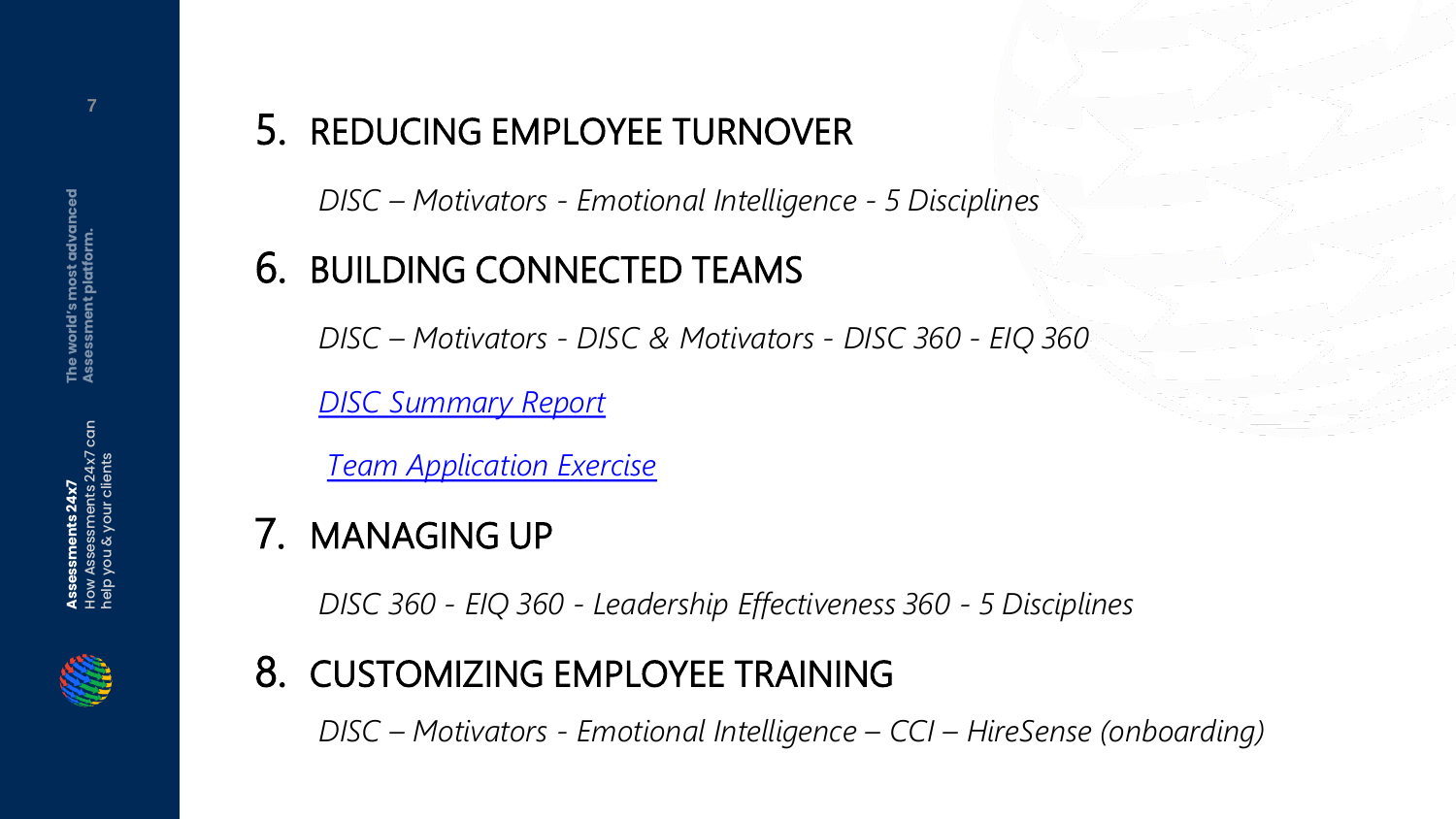

Assessments 24x7<br>How Assessments 24x7 can<br>help you & your clients How Assessments 24x7 can help you & your clients

*Q & A*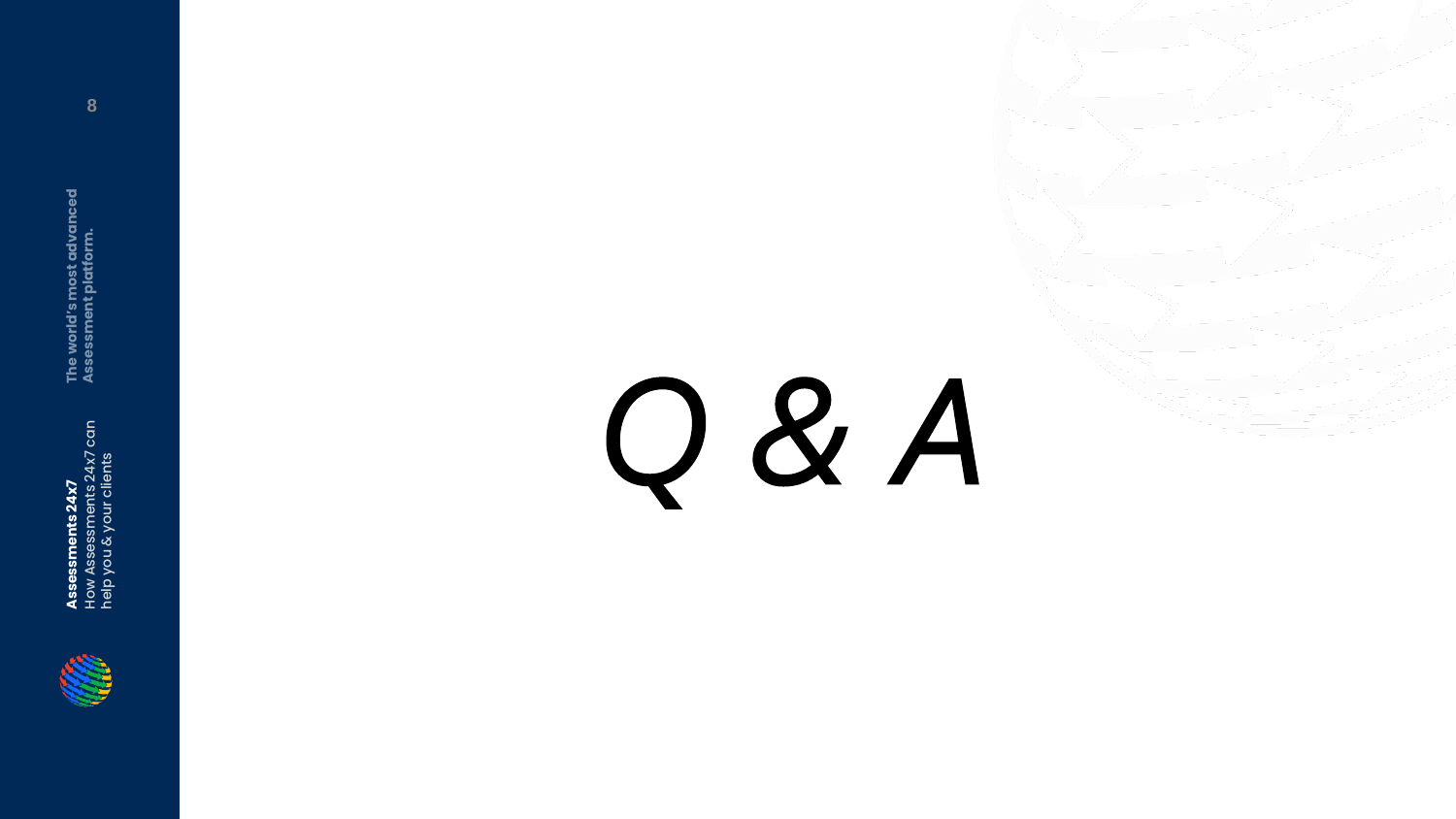## **Dashboard - Announcements**

Assessments 24x7<br>How Assessments 24x7 can<br>help you & your clients How Assessments 24x7 can help you & your clients



#### Announcements (2/22/2022)

- . THE DISC DAILY: DISC Daily is a simple, daily reminder to focus on your growth and development. The messages are easy to implement. They help you think about your main goals as well as your most important relationships. We recommend this tool to anyone committed to professional or personal growth and development! https://discdailycoach.com
- GET CERTIFIED: Whether you're looking for bigger contracts or want to deepen your connection with your clients, getting DISC Practitioner Certified is a great first step. Certified Practitioners offer unique expertise and perspective and rate stronger when interacting with others, which leads to success in attracting more clients and referrals.If you'd like more information, reach out to us at sales@assessments24x7.com.
- ASSESSMENT HIGHLIGHT HIRESENSE!: If you are involved in hiring and selection at any level, we urge you to check out HireSense, a product we created specifically for that space. Finding the right talent is hard. HireSense makes it easier!
- ASSESSMENTS 24X7 COMMUNITY HUB: We invite you to join us to share your knowledge and interact with other professionals in the assessment industry on our Assessments 24x7 Community Hub. This free resource is a fantastic online knowledge resource for DISC and our other assessments! Join us here.

| <b>Account Login</b>                                                  |               |   |  |
|-----------------------------------------------------------------------|---------------|---|--|
| Please enter your username and password, then click the Login button. |               |   |  |
|                                                                       | Username<br>ᄑ | * |  |
|                                                                       | Password<br>▥ | * |  |
| Login                                                                 |               |   |  |

Forgot Username or Password? Click Here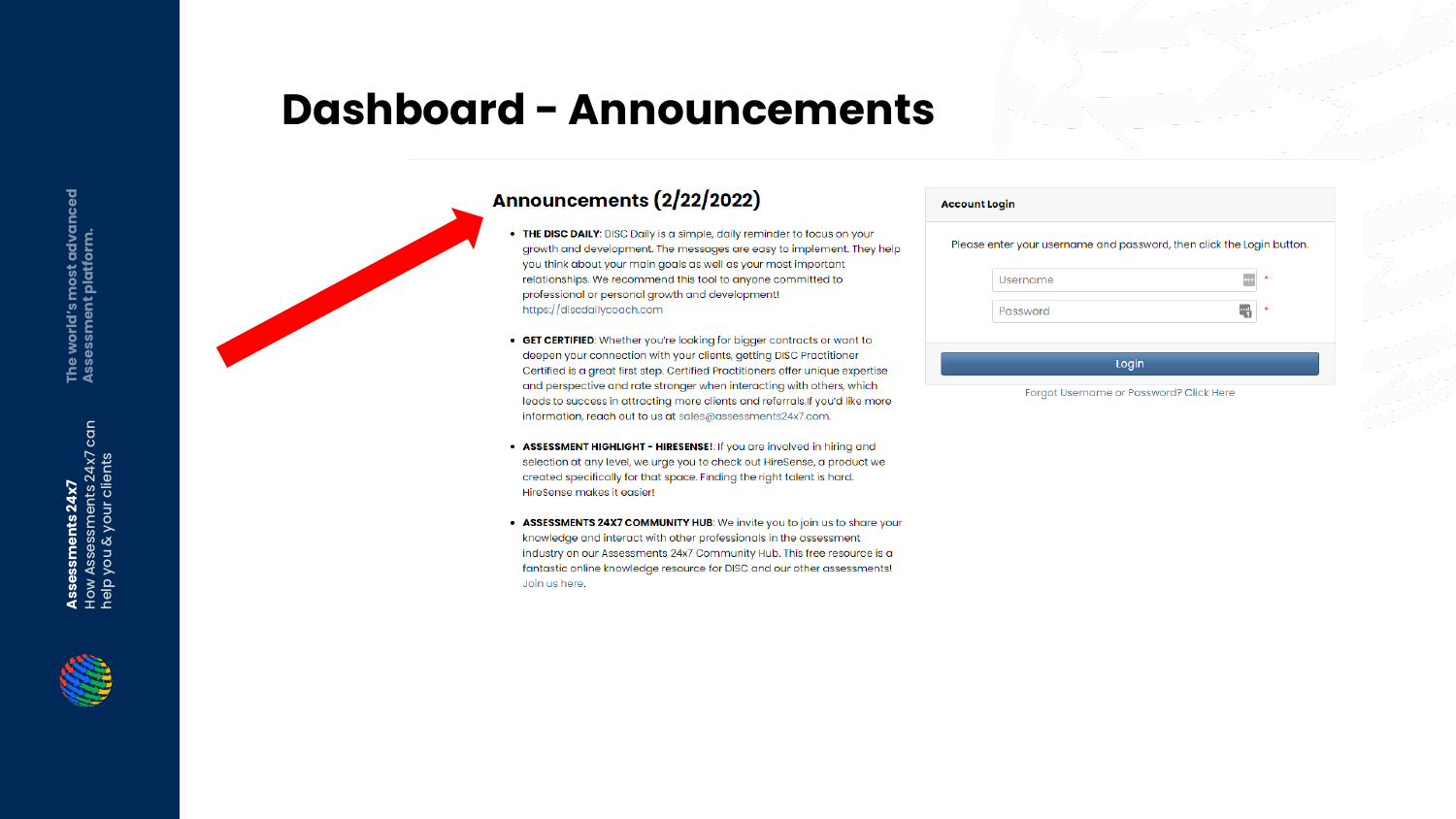#### **Dashboard – Your Assessments**

How Assessments 24x7 can help you & your clients

Assessments 24x7<br>How Assessments 24x7 can<br>help you & your clients

|                                                                          | <b>Last Name:</b>                                            |
|--------------------------------------------------------------------------|--------------------------------------------------------------|
|                                                                          |                                                              |
|                                                                          | Send Assessment Email                                        |
|                                                                          |                                                              |
|                                                                          | ActionCOACH Entrepreneur Assessment<br>68                    |
|                                                                          | Change Management Effectiveness Profile<br>961               |
|                                                                          | 962                                                          |
|                                                                          | 1066                                                         |
|                                                                          | 1000                                                         |
|                                                                          | 93                                                           |
|                                                                          | 962                                                          |
|                                                                          | <b>ORDER ADDITIONAL ASSESSMENTS</b>                          |
|                                                                          | Click on the assessment name above.                          |
|                                                                          |                                                              |
|                                                                          | Click here to transfer credits between eligible Assessments. |
| Generate Invoices - Click here to generate invoices from your purchases. |                                                              |

certification program, use the password you were provided for a longer library of trainer materials. DISC password: a24x72022disc Motivators password: a24x72022mot HVP (Critical Thinking) password: a24x72022hvp Emotional Intelligence (EIQ) password: a24x72022eiq Learning Styles password: a24x72022Is Sales IQ password: a24x72022siq Certification  $\Omega$ **Practitioner Certification** Marketing One-Sheets 圈 Download one-sheets Sample Reports Download Sample PDF reports Demo Assessments  $\mathbf{m}$ Use them for personal demos Webinars  $\blacksquare$ Previously recorded webinars Rate Cards<br>View assessment pricing **Rate Cards** . If this is your first time using our system, please "click here" to download our recommendations for getting started. The full site instruction guide is located on the top menu under resources.

Note: These passwords are for non-certified clients. If you completed a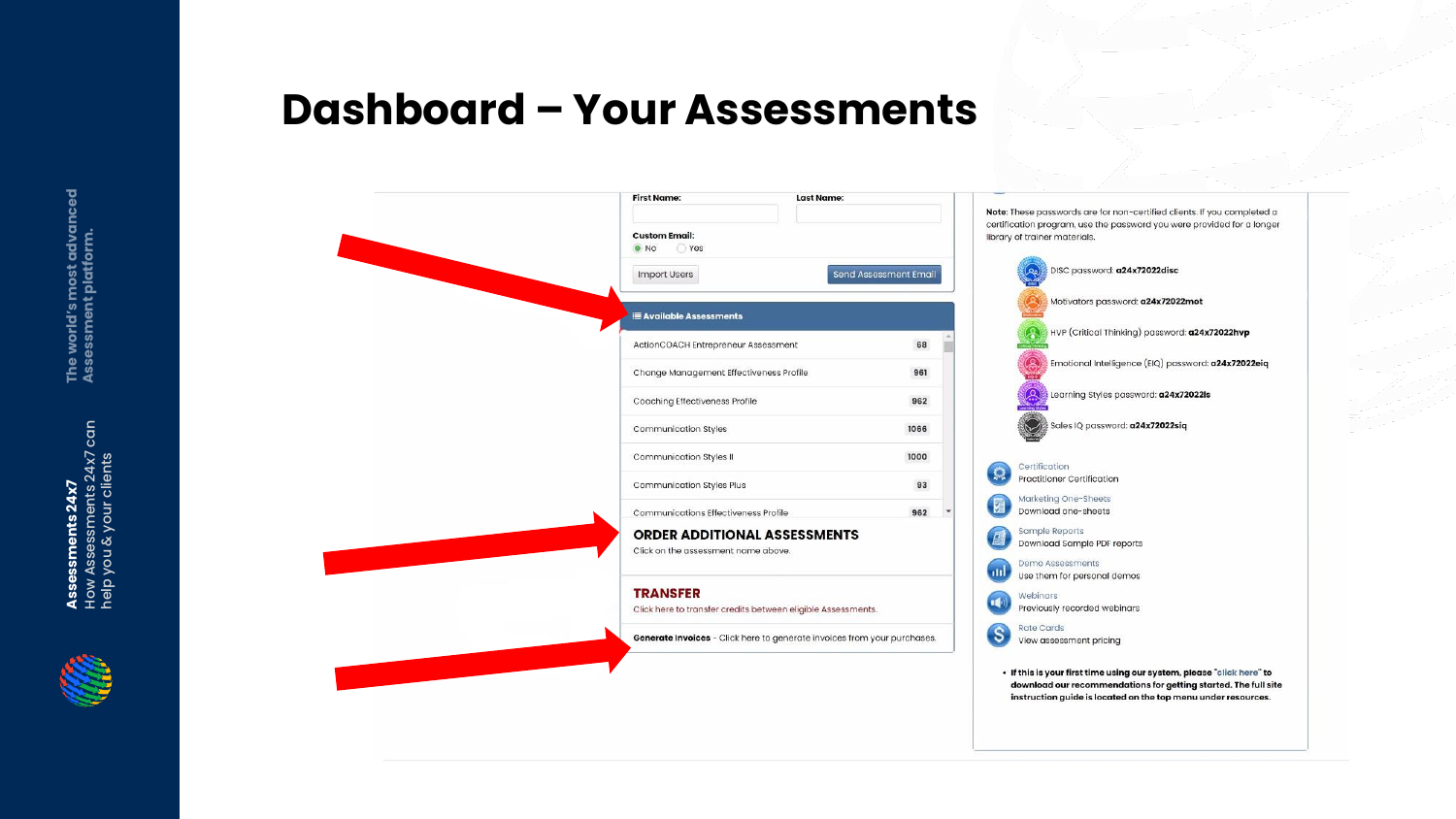## **Dashboard – Quick Links**



#### Resource Center



Virtual Tour Of Your Account A quick overview of your account



**Trainer Materials** FREE trainer materials (passwords below)

Note: These passwords are for non-certified clients. If you completed a certification program, use the password you were provided for a longer library of trainer materials.

 $\rightarrow$  Quick Links

DISC password: a24x72022disc

Motivators password: a24x72022mot

HVP (Critical Thinking) password: a24x72022hvp

Emotional Intelligence (EIQ) password: a24x72022eiq

Learning Styles password: a24x72022Is

Sales IQ password: a24x72022siq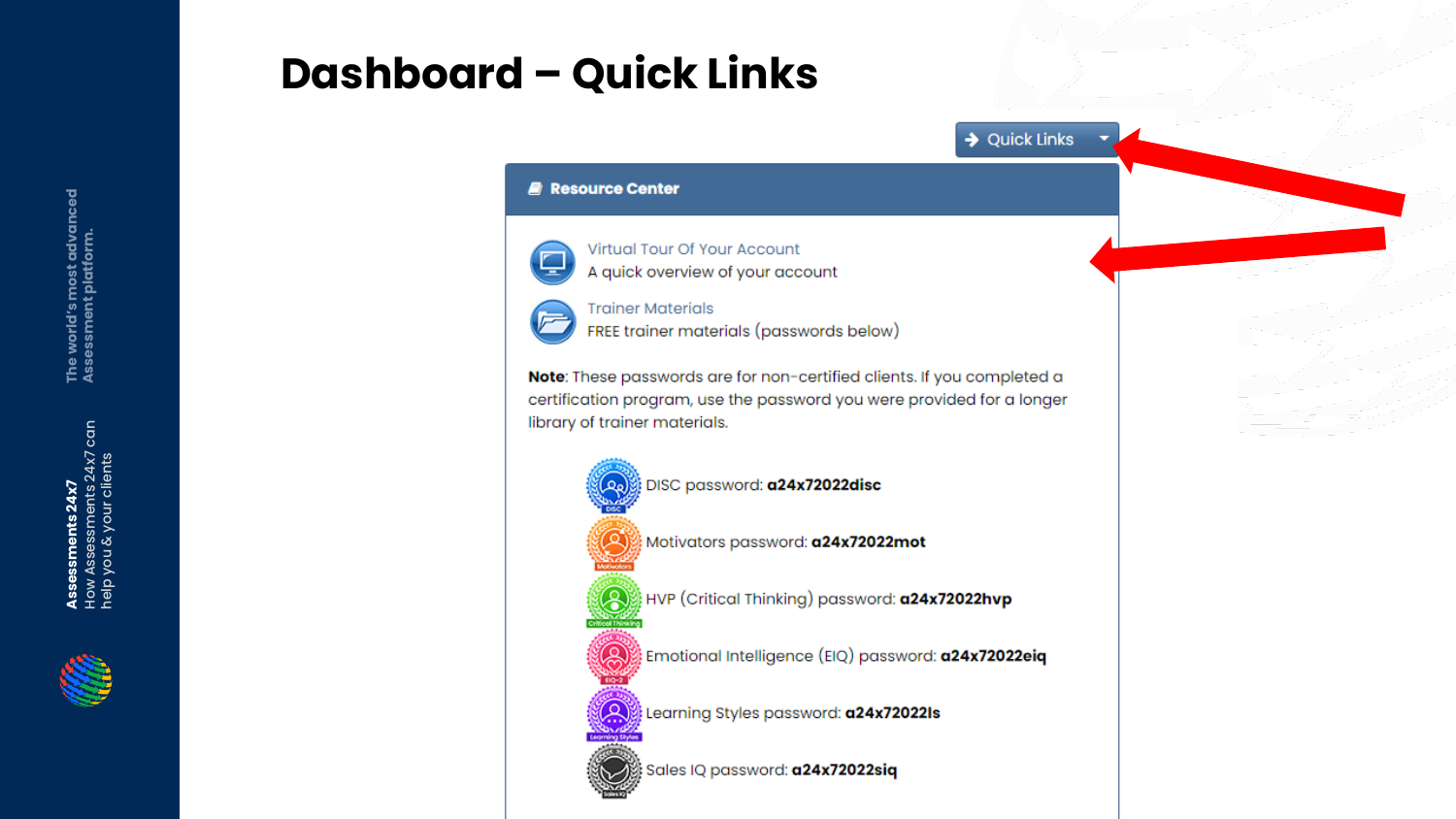

Assessments 24x7<br>How Assessments 24x7 can<br>help you & your clients How Assessments 24x7 can help you & your clients

*Q & A*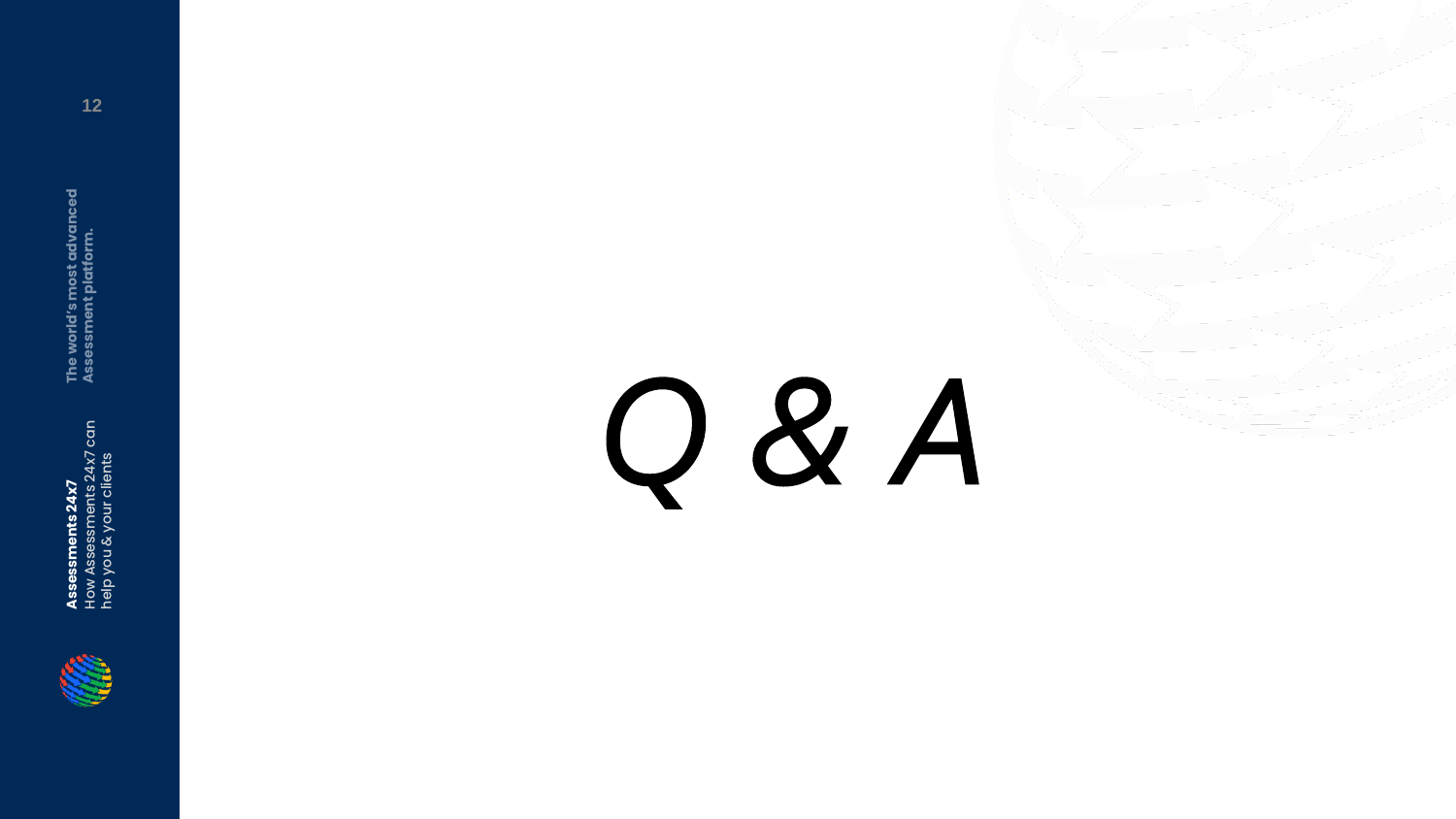## **To receive a copy of todays' slides, email…**

[DrTony@Assessments24x7.com](mailto:DrTony@Assessments24x7.com)

1-858-456-0028

[http://www.Assessments24x7.com](http://www.assessments24x7.com/)

Subject: UKCoach





**Assessment platform.**

The world's most advanced<br>Assessment platform.